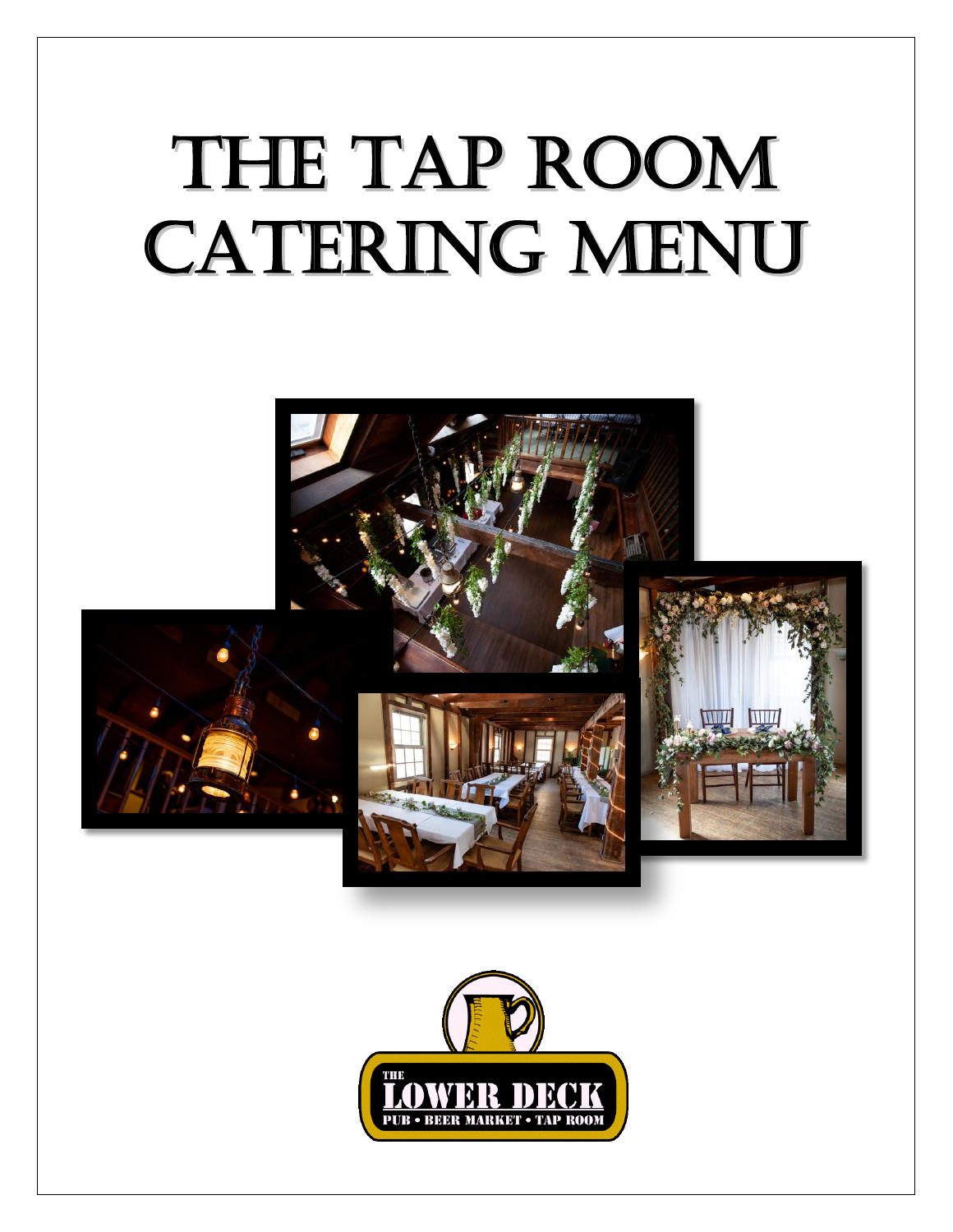## The Lower Deck Tap Room

(Multi-Use Venue)

*It's more than great food and service ... It's the experience!*

Thank you for considering The Lower Deck for your future event. Whether your function is for 10 guests or 10,000 guests, we will provide you with a memorable experience at either our location or the site of your choice

The Lower Deck consists of three floors: The Pub - Live entertainment. The Beer Market - Mouth-watering cuisine, and The Tap Room - Our multi-use venue that includes a private function room overlooking the Halifax waterfront.

From meetings, conventions and conferences to weddings, private parties and outside catering functions, our professional catering team is fully equipped to deliver the best experience for you and your guests. The following pages include a variety of menu items and sample menu ideas that suit any budget. We will be happy to assist you in choosing the most suitable selection and if there are items you wish to see, just ask and we will do our best to accommodate to create the perfect menu for you!

We pride ourselves on attention to detail, and will work with you on the planning process; no question is too big or too small. Our mission is for you to relax, be worry free, and for you and your guests to have a memorable experience.

Please call 902.422.1289 for any queries or special requests you may have.

Yours in hospitality,

Larissa Childs

Marketing and Event Coordinator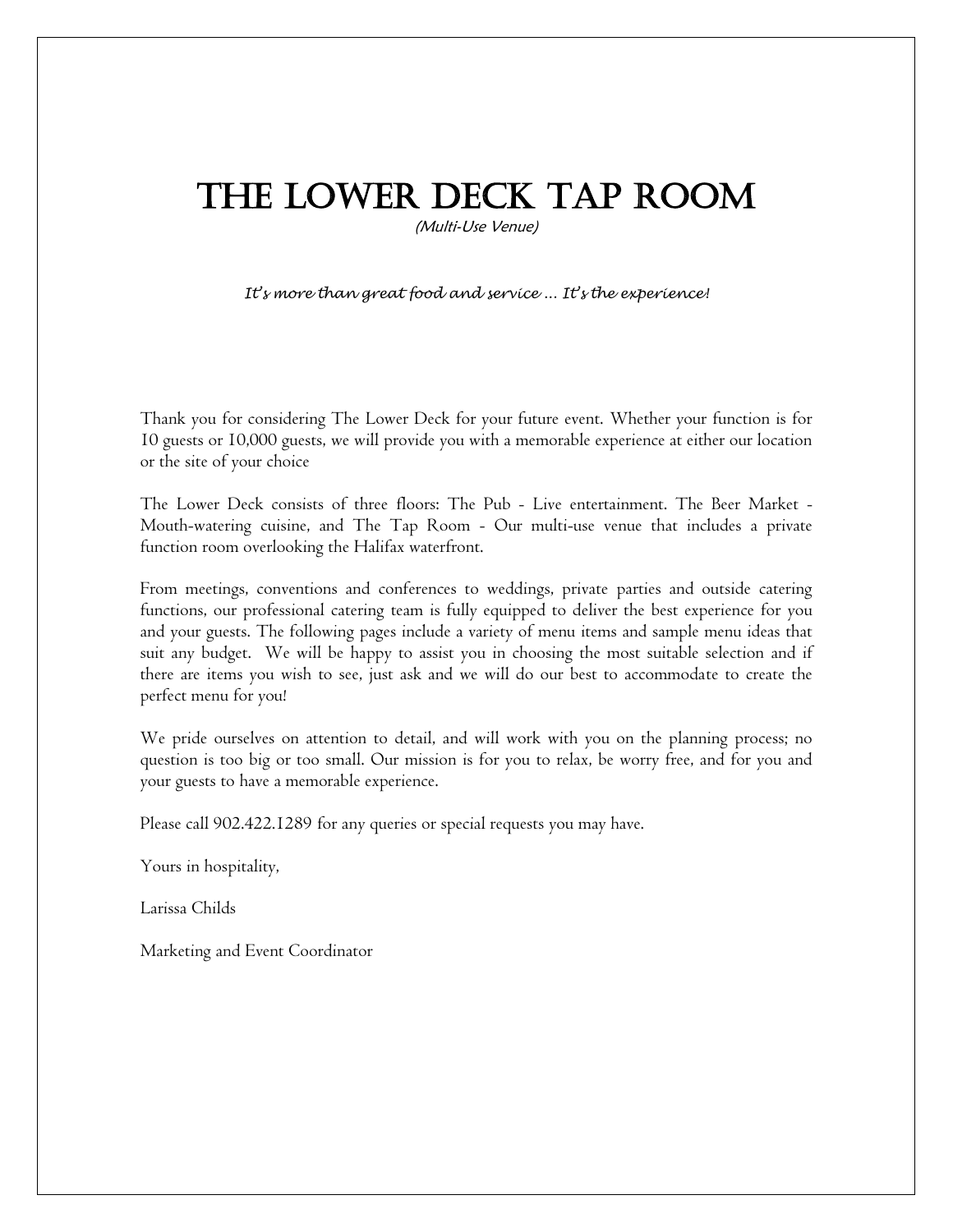# Getting started – menu creation

#### Where to start

Planning a party can be intimidating and determining a starting point just as challenging. Some points to think about are:

- 1. FORMAT: Format is a great place to start for many events: are you looking for a relaxed, casual evening or more formal service? Is it a networking, social event where guests are supposed to mingle, or is it a structured gathering with a set agenda? Think about how you want your guests to feel and the type of environment you would like to be in.
- 2. TIME OF DAY: Time of day is another consideration. Will your guests be expecting a meal or will snacks suffice? Do you need to offer food at all?
- 3. TIME OF YEAR: Season is yet another factor do you need warm comfort food or lighter fare?

#### FINGER FOODS

#### How do you determine what to serve?

A casual event could call for Nachos, and Tap Room Meatballs, but if you're planning the company retirement reception, Bacon-Wrapped Scallops and Lobster Sticks would be more appropriate. An after-work event means you will be serving hungry guests looking for substantial items such as Lower Deck Mini Burgers while an evening event will require only light snacks of Spanokopita and Bruschetta Bites.

How much to serve, you ask? Time of day is the primary determining factor. If you are hosting an event over a meal period, your guests will be expecting to be fed accordingly. Allow 10 to 12 hors d'oeuvres per person if you're serving over a meal time and make them substantial. Include Lower Deck Minis and Quinoa Rolls to help fill the void. Mid afternoon coffee break gatherings should offer four to five pieces per person and should be more snack oriented. If it's an evening affair, your guests will probably have dined before coming so two to three hors d'oeuvres per person should be fine. Go light with Haddock Bites or Mini Chicken Pot Pie so your guests aren't ready to bed before they're ready to leave. Remember, this is a guide and you know your guests best. If your event is a gathering of vegetarians, the distribution is going to be different.

Should food be served and if so, when? Again, format is an important factor. If you're planning a casual, drop-in event, it's a good idea to have some items, like a Veggie Tray, set out for early arrivals to snack on, and you may want to consider setting your choices up in a buffet format, so guests can help themselves as they like. For more formal gatherings, you will want to arrange to have items circulated among guests, ensuring everyone has the chance to try everything. We will work with you to arrange timing for delivery so an assortment of items is available throughout the event.

#### **SERVED MEALS**

If you plan to offer a meal for your gathering, the same types of factors should be considered in planning your menu. The following page offers the building blocks for menus we have had great success with in the Tap Room.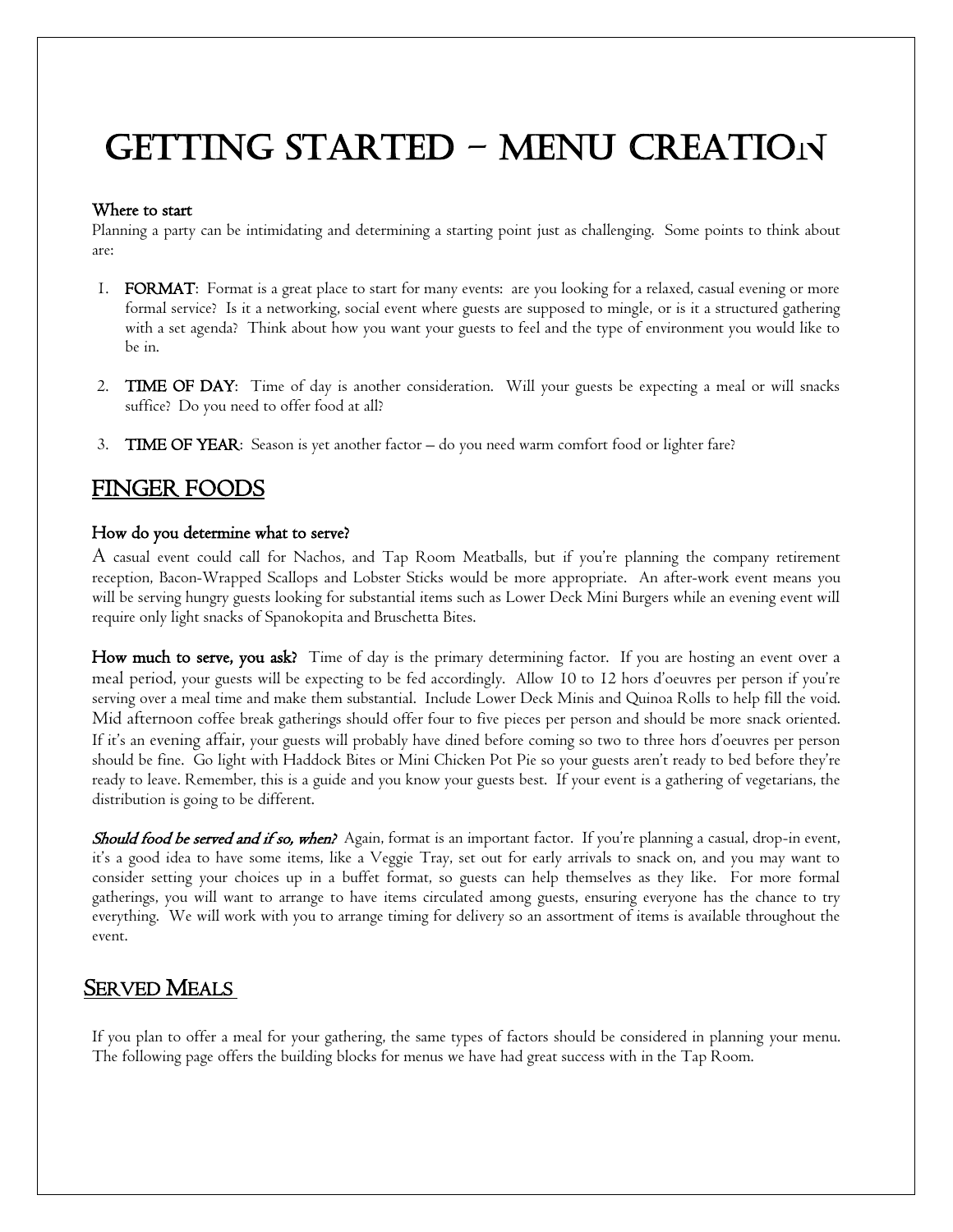How do you determine what to serve? A casual event could call for The Backyard BBQ Buffet, but if you are planning the client appreciation event then the Maritime Kitchen Party may be more appropriate. A lunch and learn means you could be serving our Seafood Chowder and Deli Sandwiches while an evening event will require something more substantial, such as a Tap Room Striploin. IF it is winter, you will want to offer comfort food options like Roast Turkey Dinner, but in the middle of July, salads and corn on the cob would fit the bill. This is another situation where knowing your guests is important – if you're entertaining clients from out of town, offer something with a Maritime flavor , like Bacon Wrapped Scallops and Pan-Fried Haddock.

How much to serve, you ask? Time of day is the primary determining factor. Breakfast and lunch events tend to be light, offering a single course with potentially a dessert for your lunch menu. Dinner options usually offer three to four courses.

What about options? It's difficult to satisfy everyone's taste, so give some thought to who has been invited. Be aware of any dietary restrictions, such as vegetarians, gluten allergies, or special needs your guests may have and be sure to talk to us about accommodating them. Do you have kids in the group who will require a smaller portion or an alternative meal? These are all details that, when dealt with in advance, will make your event run smoothly.

Should food be served or is a buffet better? As is the case with cocktail receptions, format is a key factor in determining service style. A casual gathering where guests are encouraged to interact and socialize may be best served using a buffet format. If your event is more structured and a formal agenda needs to be accommodated, a table service may be a better option for you. Consider a combination of the two, with appetizers and entrees being served and dessert offered in a buffet format. Again, think of the feeling you want your guests to have and we will help you find the best format to fit the occasion.

#### OFF-SITE CATERING

While we do have a beautiful space in our third-level Tap Room to host your event, we can also bring any event to you. Cocktail receptions or served meals can be accommodated at the location of your choice, and we will even help with arranging any rentals you may require.

Whatever your event, we will work with you to make it perfect. Use this information to get a head start on your planning, or leave it all to us. Call and tell us what you want to do and we'll put together some ideas to get you started, and work with you until you're satisfied and your guests have left happy.

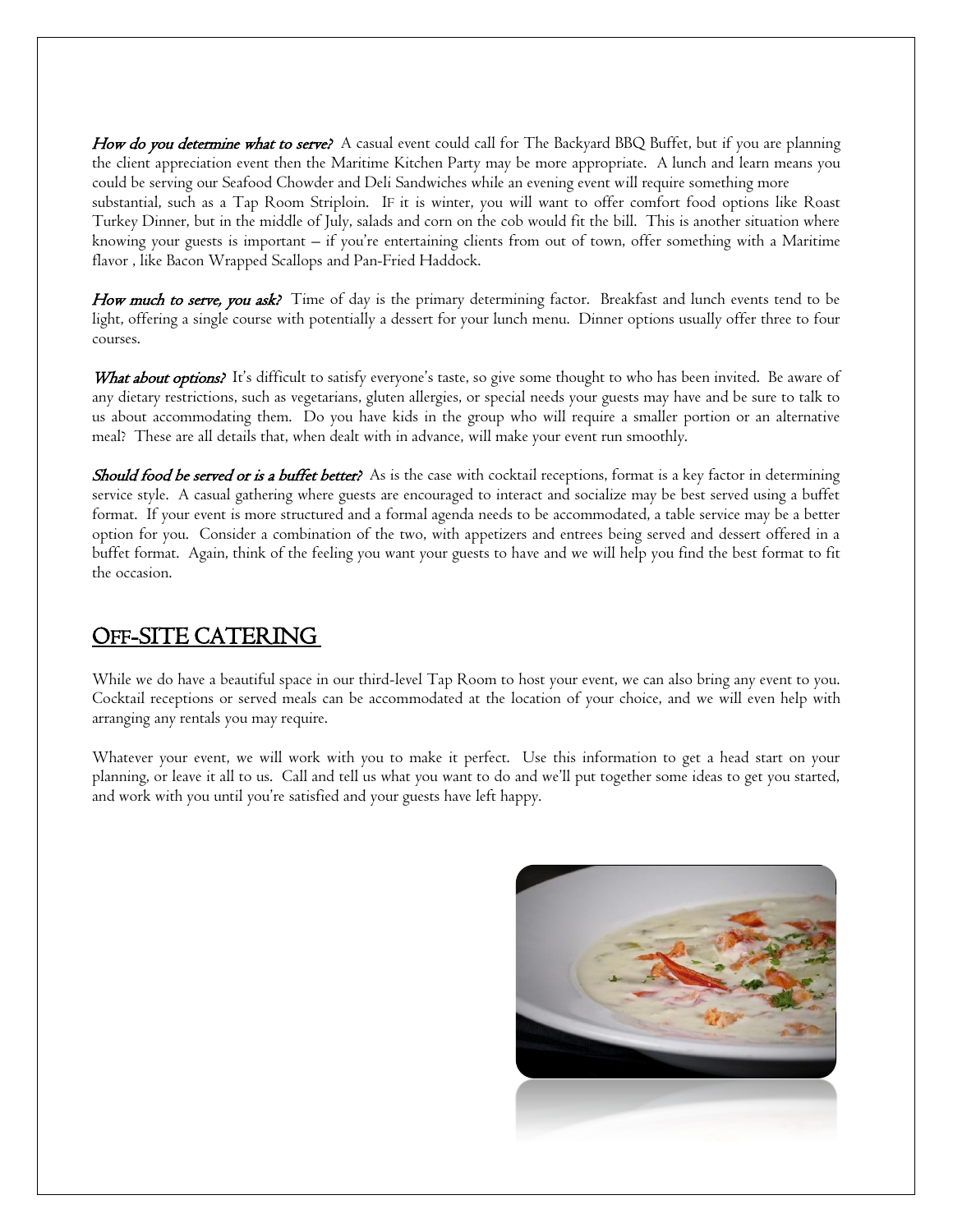### **APPETIZERS**

(Minimum order of 3 dozen per item is required per order)

#### <sup>S</sup>EAFOOD

#### Maple Glazed Salmon Sticks

Marinated Atlantic salmon in local maple syrup, skewered, and baked until tender.

\$39.99/dozen

#### Bacon Wrapped Scallops

A Nova Scotia favorite of our fresh Atlantic scallops wrapped in bacon and then tossed with local maple syrup and grainy mustard with just a hint of lemon to finish them off. \$34.99/dozen

#### Tropical Coconut Shrimp

Hand battered shrimp with a Shocktop beer batter, rolled in shredded coconut and fried golden. Served with a mango, ginger, and lime coulis. \$22.99/dozen

Tandori Shrimp Stick

Jumbo shrimp marinated in mild and spicy curries, garlic, chilies, olive oil, cayenne pepper and honey, served with Tzatziki. \$23.99/dozen

#### Buffalo Shrimp

Butterflied shrimp, gently hand breaded in Japanese panko crumbs. Fried golden brown and served with our spicy buffalo dipping sauce. \$16.99/dozen

#### Shrimp & Crab Cakes

A delightful blend of shrimp and crab tossed lightly together, seasoned with a hint of dill, and rolled into mini cakes. Breaded with panko crumbs, and fried. Served with our house-made cilantro and lime aioli. \$15.99/dozen

#### Chilled Shrimp Tray

Cocktail-sized chilled shrimp served with our signature Shocktop beer cocktail sauce. \$16.99/dozen

#### Smoked Salmon Canapé

Local smoked salmon rolled onto a garlic topped crustini, with a sour cream, goat cheese, and dill spread. Finished with red onion, capers, and lemon zest for the ultimate treat. \$29.99/dozen

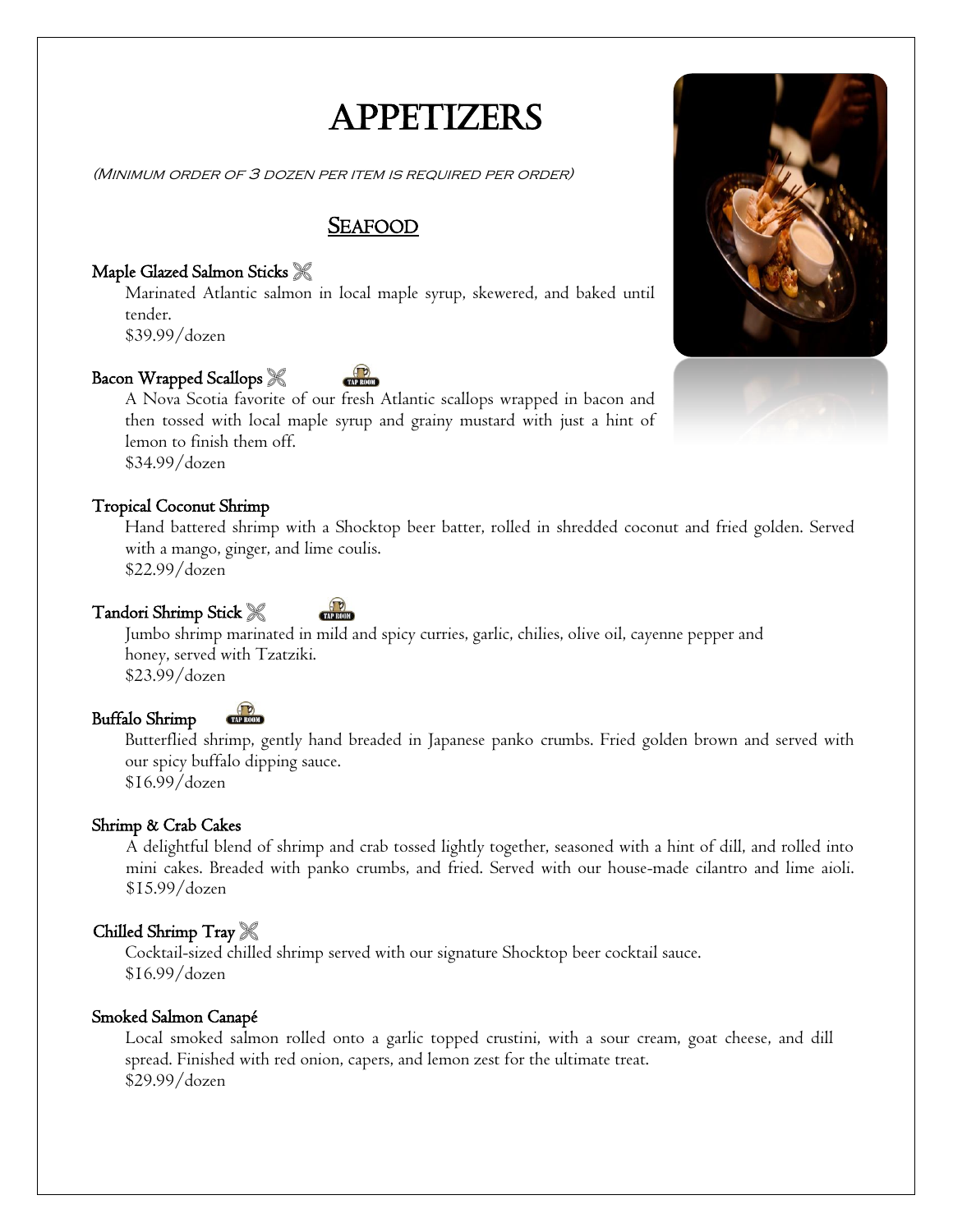#### Lobster Skewers  $\mathscr R$

 Fresh ½ lobster tails basted in lemon garlic butter, baked and served hot on a skewer. \$11.99/each

#### Haddock Bites

Nova Scotia haddock dipped in a crispy batter and fried. Served with our house-made tartar sauce. \$12.99/dozen

#### **BEEF**

#### Ginger Beef Skewers

**CEAP ROOM** 

Marinated tenderloin beef tips in a sweetened ginger glaze, baked in the oven to perfection. \$34.99/dozen



A favorite here - bite sized burgers served with our house-made burger sauce and garnished with lettuce, tomato and dill pickle.

\$29.99/dozen



You cannot go wrong with these. Your choice of: - Keith's IPA BBQ sauce - Sweet & Sour \$9.99/dozen

#### Mini Beef Wellington

Sautéed beef with onion, garlic, and mushrooms, wrapped tightly in puff pastry and then baked in the oven. \$29.99/dozen

Pizza Rolls

 All your favorite pizza ingredients rolled into bite-sized portions. Served with donair sauce. \$19.99/dozen

#### CHICKEN

#### Chicken Satay Skewers TAP ROOM

Chicken breast marinated in teriyaki sauce and sesame oil. \$22.99/dozen

#### Chicken Pot Pie

The mini version of our chef's house-made chicken pot pie. Served piping hot in a tart shell. \$16.99/dozen

#### Chicken Wings

 Choice of Mild, Hot, or Thai sauce on the side. \$19.99/dozen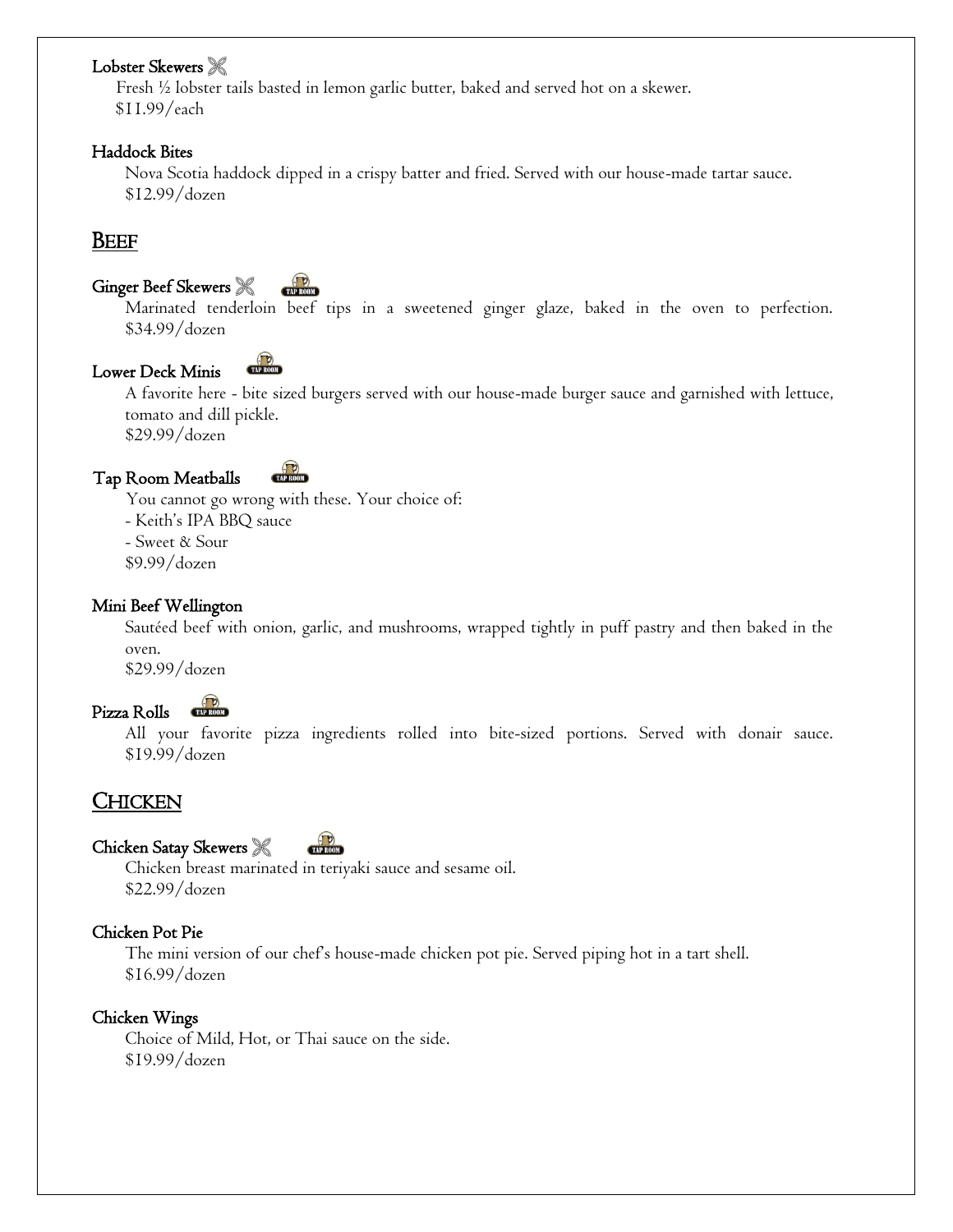#### PORK

#### Bacon-Wrapped Pork Lollipops

Two-bite bacon-wrapped pork tenderloins wrapped in bacon and glazed with a peppered balsamic and molasses reduction.

\$19.99/dozen

#### Jamaican Jerk Pork

Bite sized pieces of pork tenderloin marinated in Hill's Jamaican Jerk Sauce. Served with a Stella beer reduction that has been roasted with apples and ginger then pureed. \$23.99/dozen

#### VEGETARIAN

#### Quinoa Rolls  $\gamma$

Soft white tortillas stuffed with high protein quinoa, roasted corn, black beans, spinach, bell peppers, cheese and spices. Fried until golden brown and served with cilantro & lime aioli on the side. \$13.99/dozen

#### Veggie Burger Sliders

House-made with our unique blend of herbs and spices, chickpeas, lentils, black beans and rolled oats. Topped with tzatziki, pickles, and spring lettuce. \$21.99/dozen

#### Vegetable Spring Rolls  $\gamma$

Crisp vegetables, ginger, and sesame served with a sweet and spicy Thai sauce. \$19.99/dozen

Spanokopita V Phyllo pastry stuffed with spinach and feta cheese.

\$19.99/dozen

#### Bruschetta Bites V **CTAP ROOM**

A bite size version of an old favorite topped with feta. \$9.99/dozen

#### Fried Mac & Cheese  $\varphi$

Mac & Cheese wedges fried golden and served with our caramelized red onion ketchup. \$14.99/dozen

#### Sweet Potato Pancakes  $\gamma \mathcal{K}$

Shredded sweet potato, formed into pancakes and pan seared. Served with apple cinnamon chutney. \$12.99/dozen

#### Falafel Balls  $\mathcal{V}\mathcal{K}$  $\left(\frac{1}{2}\right)$

 House made and fried to perfection. Served with a red curry dipping sauce. \$12.99/dozen

Gluten free  $\mathscr X$  Vegetarian  $\gamma$  Tap Room Favorites

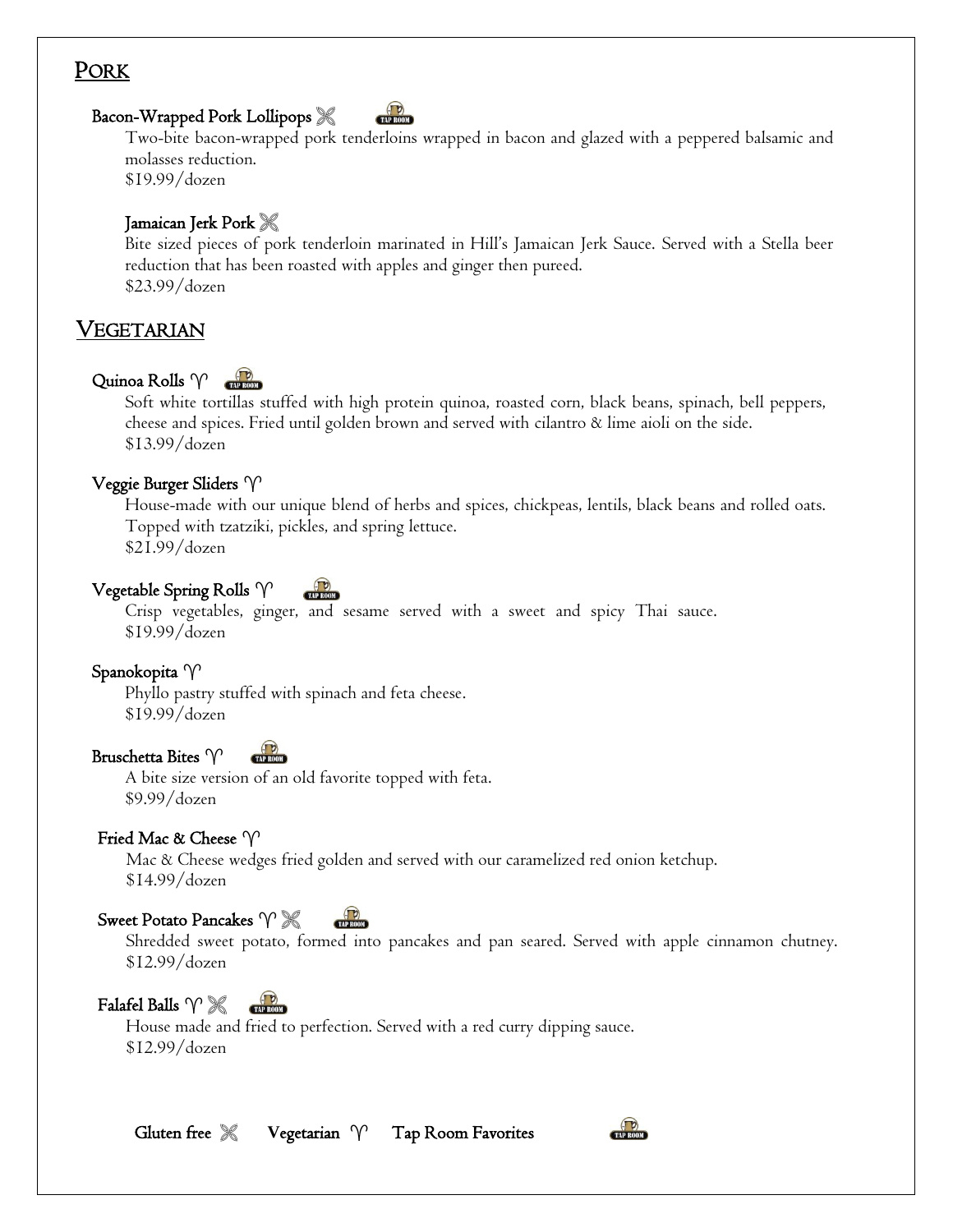## The Board Room

A small board will typically feed 15-20 people, and a large board will typically feed 25-30 people.

#### Pepperoni & Cheese

Local Brother's pepperoni, with cheddar, and mozzarella cheese, served with Oktoberfest mustard. Small - (15-20ppl.): \$74.99 Large - (25-30ppl.): \$124.99

#### Veggie:

Fresh vegetables including broccoli, cauliflower, carrots, celery, and cucumber. Served with ranch dressing. Small - (15-20ppl.): \$34.99 Large - (25-30ppl.): \$64.99

#### Fresh Fruit

A seasonal variety of fresh fruits including watermelon, cantaloupe, honeydew melon, kiwi, pineapple, and strawberries. Served with a tangy yogurt, honey, and mint dip. Small - (15-20ppl.): \$69.99 Large - (25-30ppl.): \$129.99

#### Cheese

A selection of Chef's choice domestic and imported cheese garnished with fresh melons and a selection of crackers. Small - (15-20ppl.): \$89.99 Large - (25-30ppl.): \$159.99

#### Smoked Salmon

A whole side of Atlantic salmon, accompanied with lemons, capers, red onions, crackers, garlic crostinis, and house made dill and goat cheese spread.  $$189.00-(40-50ppl.)$ 

#### Classic Charcuterie

A selection of Italian styled meats, including Genoa salami, peppered pancetta, kolbassa, mortadello, and pate accompanied with chef's choice of two cheeses, house made pickles, and red onion chow. Served with both crostinis, and crackers. Small (50ppl.): \$120.00 Large (100ppl.): \$229.99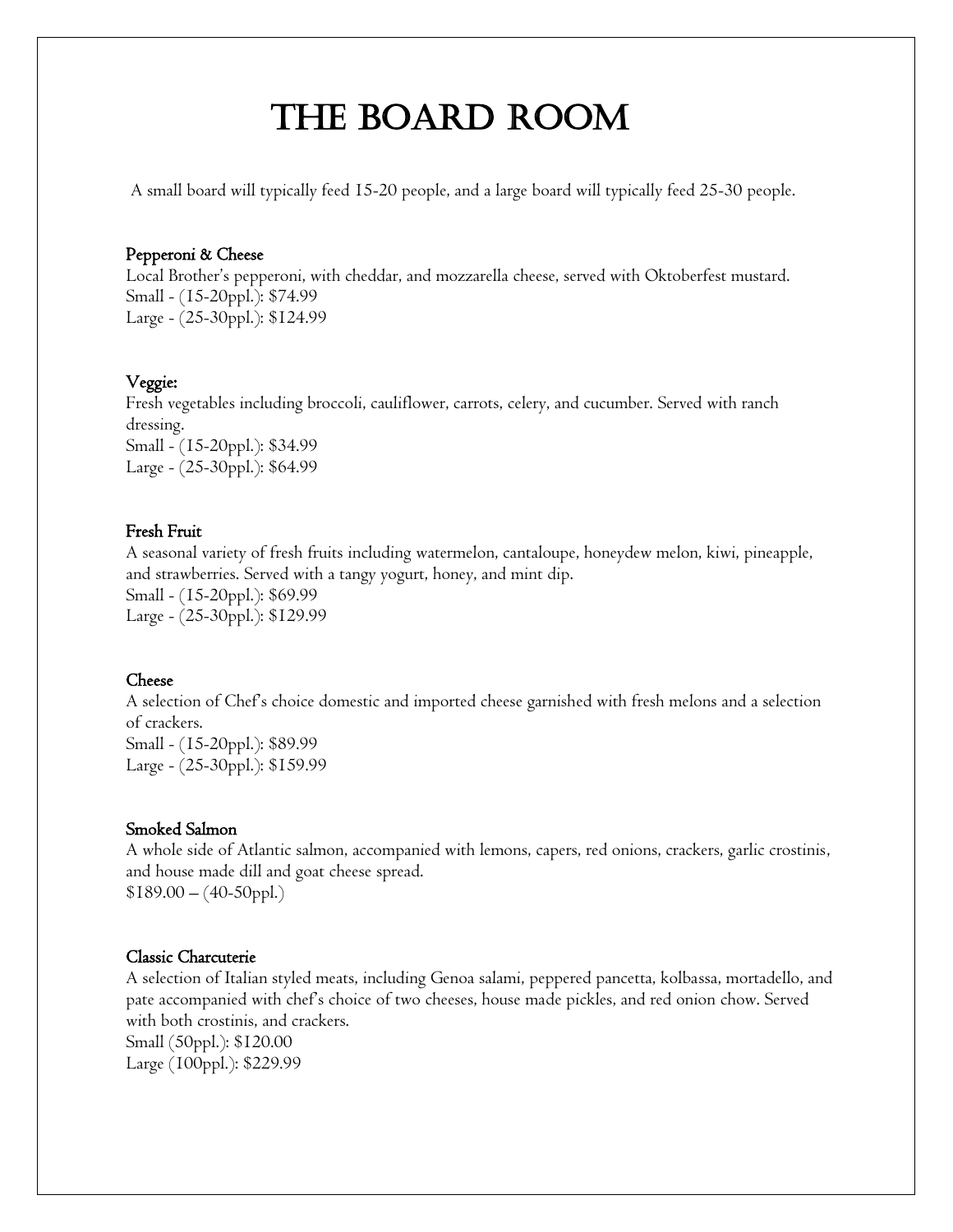# Full Service menu options

Create your own three course from the menu options below! Select one from each category, and if you would prefer to have more than one option from a category on your menu, talk to us about how to accommodate the various dietary needs in your group. \*\*Gluten free and Vegetarian selections must be received

48 hours in advance to be accommodated

We can accommodate up to two Appetizers (Soups &/or Salads), three Mains (Entrees), and two Desserts per menu.

#### **SOUPS**

#### Soup du Jour

\$5.99/person

- Choose from
- Roasted corn and potato chowder
- Beef barley
- Creamy broccoli & cheddar
- Tomato parmesan & basil
- Butternut squash  $\alpha$  roasted apple (Vegan ,Gluten Free)
- Seafood chowder (+2.00/person)

#### SALADS

#### Garden Salad

Blend of artisan greens, fresh tomatoes, cucumbers, shredded carrot, and thinly sliced red onion. Drizzled with our house-made strawberry vinaigrette. \$5.99/person

#### Caesar Salad

Crisp romaine, chopped bacon, fresh parmesan and house made croutons. Tossed in our own garlic dressing. \$5.99/person

#### Baby Spinach Salad

Baby spinach, red onion, tomato, mushrooms, blueberries and goat cheese, all topped with our house-made ranch dressing. \$5.99/person

#### ENTREES

#### Grilled Haddock

Pan-fried haddock coated in cracker crumbs, fried golden, and served with a light tomato and dill cream sauce. Served with baked basmati rice pilaf and fresh seasonal vegetables. \$21.99/person

#### Grilled Salmon

Fresh grilled salmon with a light refreshing cucumber salsa. Served with baked basmati rice pilaf and fresh seasonal vegetables. \$26.99/person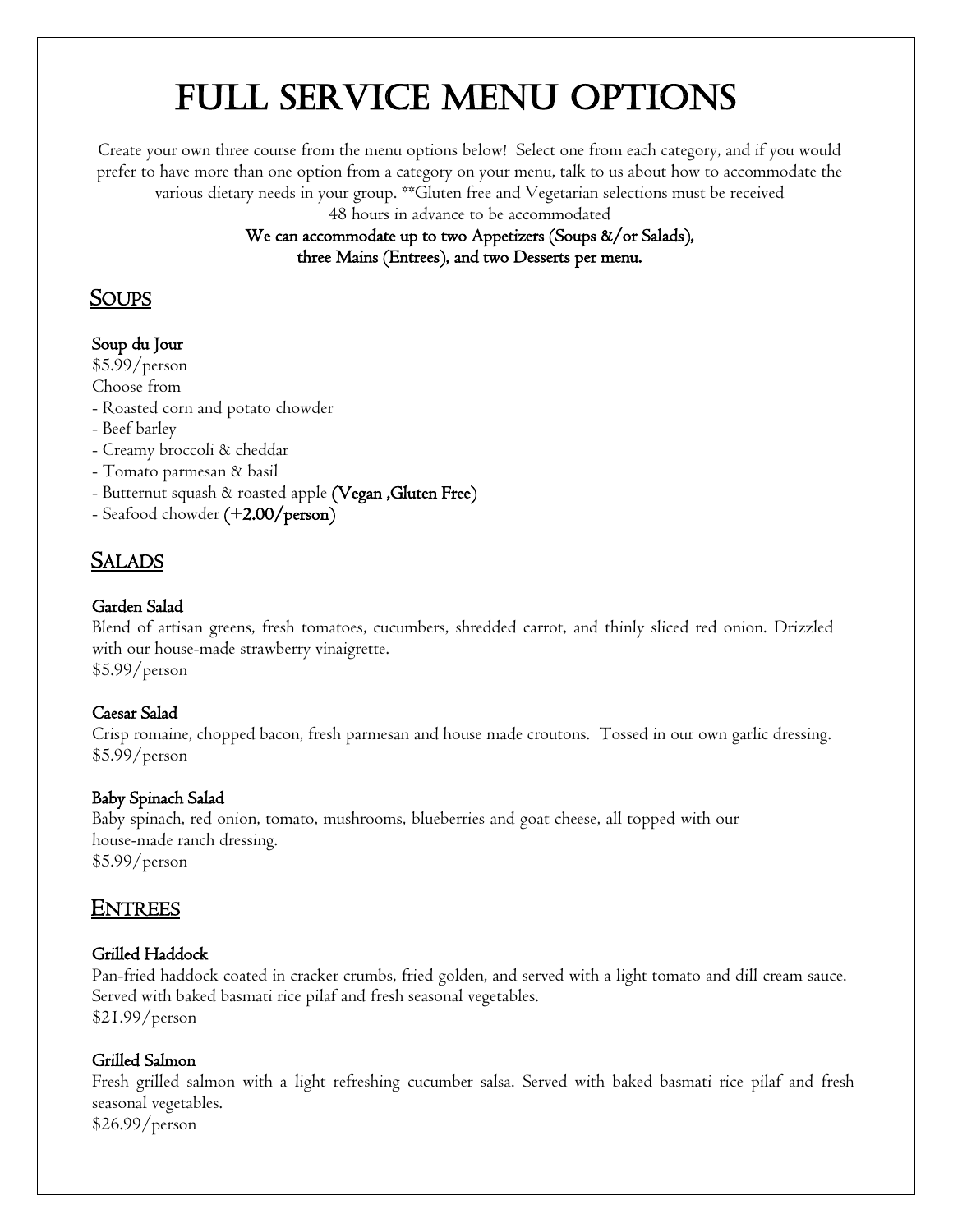#### Blueberry Chicken

Fresh grilled chicken breast with a wild mushroom and blueberry demi-glaze. Served with baked basmati rice pilaf and fresh seasonal vegetables. \$18.99

#### Sail loft Stuffed Chicken

Boneless chicken breast hand rolled and breaded, then stuffed with pancetta, roasted apples, garlic, soft brie cheese, and fresh basil. Topped with a roasted red pepper sauce, and served with baked basmati rice pilaf and fresh seasonal vegetables. \$22.99/person

Tap Room Striploin

Triple A 10oz. striploin steak with a rich Nitro stout reduced demi-glaze, with just a hint of rosemary. Served with roasted potatoes and fresh seasonal vegetables. (Medium doneness only for groups over 20ppl.) \$26.99/person

#### Carved Roast Beef

Slow cooked with a mustard and rosemary crust and drizzled with a rich Nitro stout demi-glaze. Served with roasted potatoes and fresh seasonal vegetables. \$18.99/person

#### Citrus Vegetable Spaghetti  $\gamma$

A sweet potato and zucchini spaghetti dish scented with orange and ginger, topped with zesty roasted vegetables and grilled seasoned tofu. \$18.99/person

### **DESSERTS**

#### Blueberry Grunt

 Traditional Nova Scotia delight of hot biscuits on a bed of rich blueberry sauce served with a scoop of French vanilla ice-cream.

\$6.99

#### Apple Crumble

Fresh Granny Smith apples sliced and baked in dark rum and cinnamon. Served with whipped cream. \$7.99

#### New York Cheesecake

Choose from either warm blueberry sauce or deliciously sweet cherry. \$8.99

#### Gluten Free Chocolate Peanut Butter Cheesecake

Our gluten free option of cheesecake, brownies and peanut butter all molded into one. \$9.99

#### Crème Brulee

A light but tasty finish, from traditional, to orange-creamsicle, let's talk about what flavor you would like to have! \$7.99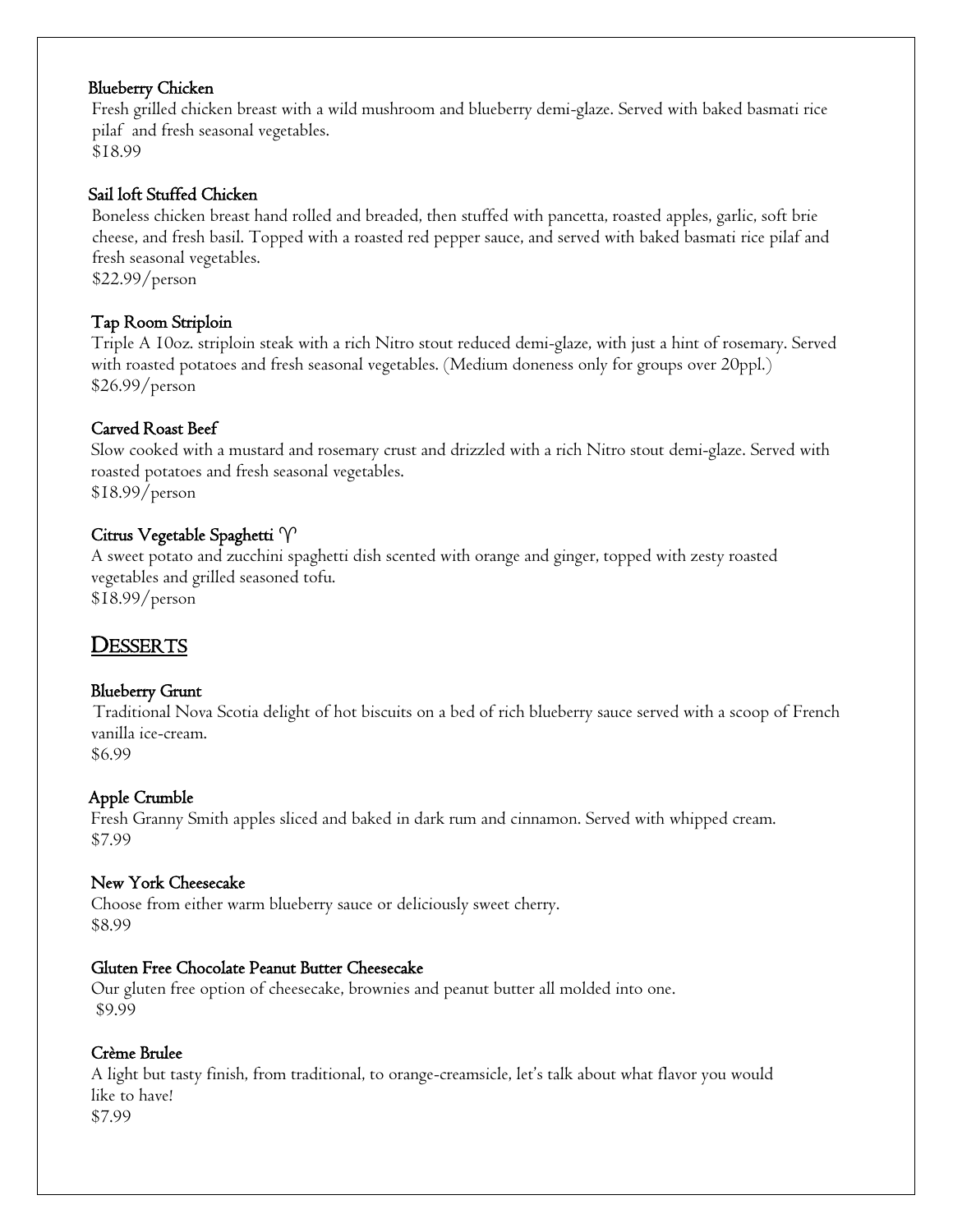### **BUFFETS** All buffets are a minimum of 25 people.

#### RISE AND SHINE BUFFETS

#### The Continental

An assortment of fresh fruit, muffins, danishes and croissants served with butter and preserves, water, juices, coffee and tea. \$11.99/person

#### The Deluxe Breakfast

Start your day off with scrambled eggs, bacon, sausage, French toast and breakfast potato, an assortment of fresh fruit, danishes and croissants served with butter and preserves, water, juices, coffee and tea. \$21.99/person

#### LUNCH BREAK BUFFETS

#### The Soup and Sandwich Shop

Lunch is easy with your choice of soup, crackers and an assortment of sandwiches (choose three from: ham and swiss, chicken salad, roast beef and cheddar, egg salad and roasted vegetable wrap), water station, coffee and tea. Finish with our mini cheesecake selection.

\$19.99/person (1.5 sandwiches per person)

#### The Nova Scotian

Your choice of garden or Caesar salad served with freshly baked rolls and butter, our signature Seafood Chowder, mini house-made fishcakes and our zesty red tomato chow, water station, coffee and tea. Finish with our rich chocolate brownies.

\$19.99/person

#### The BBQ

Crisp garden salad served with our house-made strawberry vinaigrette, freshly baked rolls and butter, pulled pork sliders, grilled BBQ chicken breast and red skinned potato salad, water station, coffee and tea. Finish with our rich chocolate brownies.

\$24.99/person

#### The Italian

Compliment our delicious thick meat lasagna with Caesar salad, garlic bread, water station, coffee and tea. Finish with our rich mini cheesecake selections. \$19.99/person

#### **DINNER BUFFETS**

#### Maritime Kitchen Party Buffet

Nothing like a good ol' east coast kitchen party. Impress your friends with garden salad, coleslaw, potato salad, corn on the cob, mussels simmered in Alexander Keith's IPA, garlic butter and lemon , a 1 ¼ lb. boiled lobster with drawn butter, fresh baked rolls, and blueberry grunt for dessert \*. Based on market price.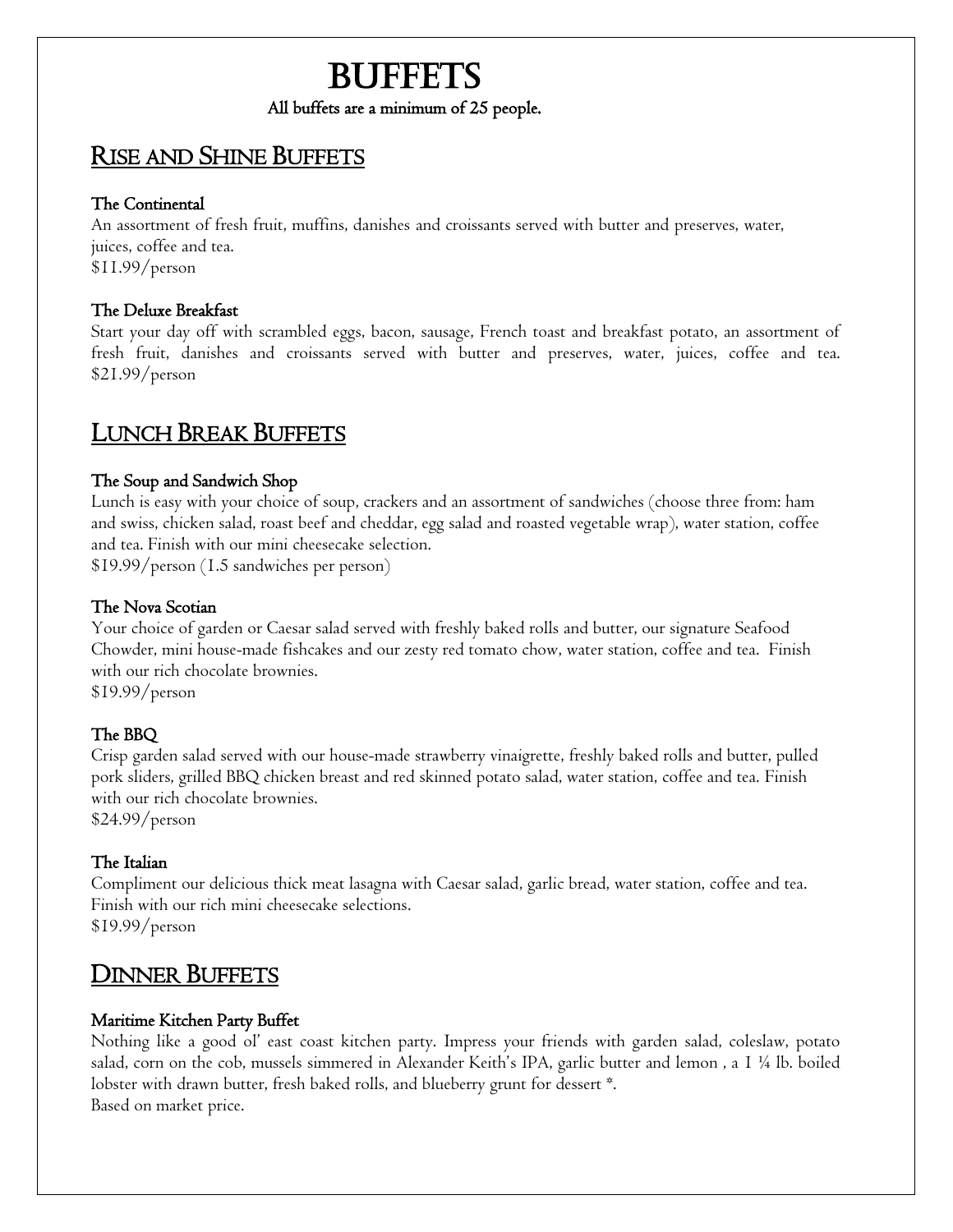#### Roast Hip of Beef Buffet

Carve up a party with garden and spinach salads, mustard and herb wrapped hip of beef, roasted nugget potatoes, seasonal vegetables, rolls and butter, and rum spiked apple crumble\*. \$32.99/person

Have your own chef carve: add 2.99/person

#### Holiday Celebration Buffet

Satisfy everyone's taste with maple baked fillets of salmon, garden and Caesar salads, herb roasted turkey with gravy, summer savory dressing and cranberry sauce, mashed potato, seasonal vegetables, rolls and butter. Save room for rum spiked apple crumble \*. Turkey only option: \$34.99/person

Turkey & Salmon: \$39.99/person

#### Privateers' Bounty Buffet

A seafood treasure trove of Atlantic salmon, topped with wild berry chutney, a creamy shrimp cheese tortellini, baked basmati rice, seasonal vegetables, a hot house pesto tomato salad, spinach salad with ranch dressing, rolls, and butter. Finish this off with our own signature blueberry grunt with whipped cream \*. \$39.99/person

#### Little Italy

Take a trip with us. Delicious meat and cheese lasagna, cheese tortellini with peppers and onion in a zesty tomato sauce, baked basmati rice pilaf, Caesar salad, garden salad, and garlic bread. Top this buffet off with a rich tiramisu. \*

\$37.99/person

#### Backyard BBQ Buffet

Invite family and friends over to Privateers' for some of the best ribs in the city. Half rack of BBQ ribs, BBQ chicken breast, baked potato, corn on the cob, coleslaw, garden salad, rolls, and butter. End the night with strawberry shortcake with our house-made biscuits \*. \$35.99/person

#### The Lobster Shack

Hot or cold lobster, your choice! Fresh Nova Scotia 1 ½ pound boiled lobsters with red skinned potato salad, coleslaw, corn on the cob, and fresh baked rolls and butter. End your meal with delicious apple crumble and whip cream! Based on market price \*.

\*Coffee & Tea Station upon request for all buffets.

#### Gluten free and Vegetarian selections must be received 48 hours in advance to be accommodated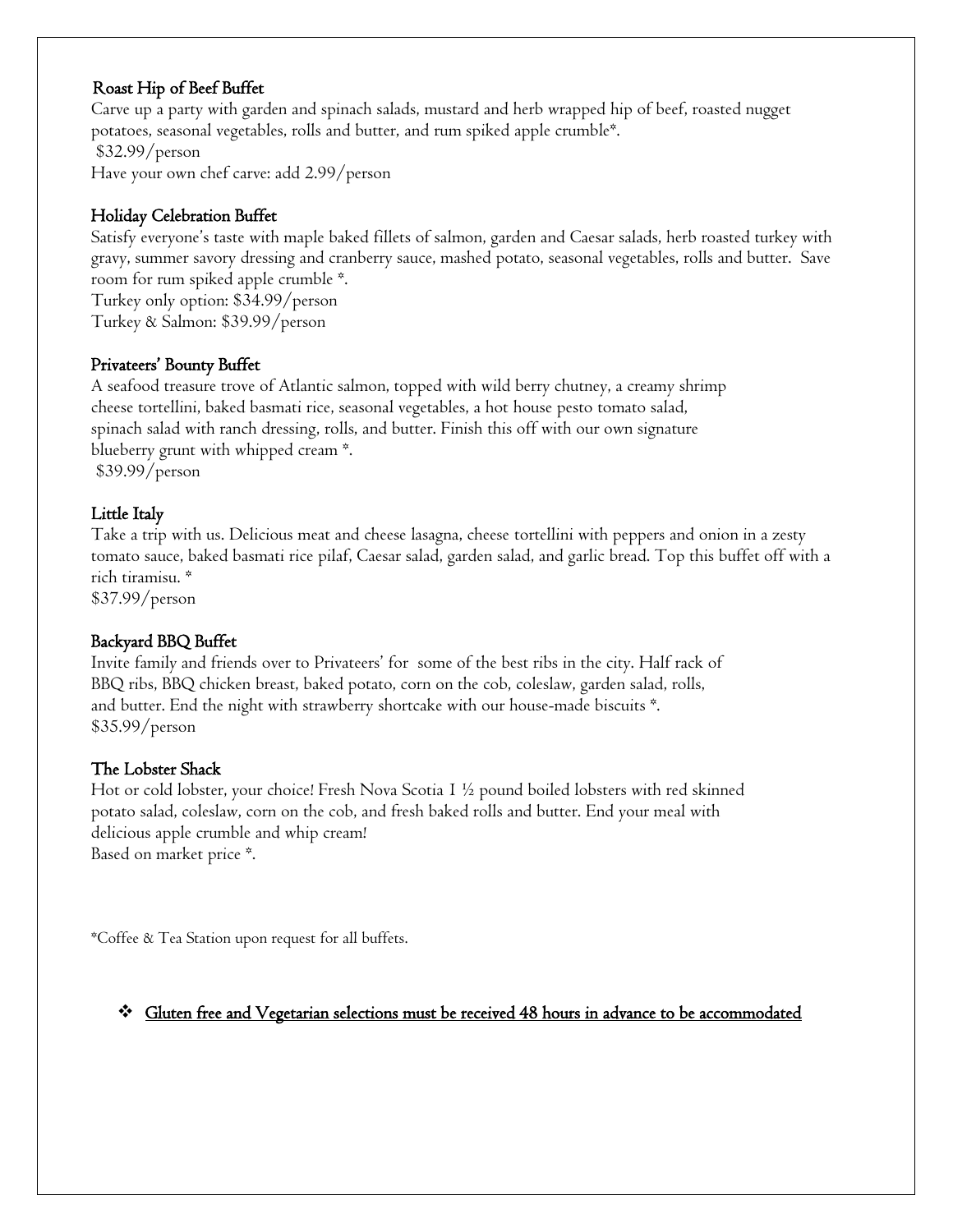### LATE NIGHT BUFFETS

#### AVAILABLE UNTIL 11:00PM

#### Poutine Bar

Have guests that are out of town? Satisfy their cravings with a build your own Canadian traditional poutine. Includes crisp hot fries, cheese curds and beef gravy (additional toppings available \$). \$8.99/person

#### Perogie Station

Always a crowd pleaser, potatoes and cheese perogies are sure to be a great late night snack. Load them up with your choice of sour cream, caramelized onion, bacon and green onions! There is always the option to add more toppings as well! \$6.99/person

#### Mini Slider Station

You will be the talk of the office after this late night snack! Tiny toasted buns with little mini slider patties, topped with our tangy house made burger sauce, lettuce, tomato, and pickles. \$29.99/dozen

#### Pulled Pork Slider Station

Our zesty barbequed pulled pork served on mini slider buns with swiss cheese and caramelized onion. A delicious end to the evening. \$32.99/dozen

#### Nacho Bar

Our famous nachos served late night, with onions, red & green peppers, banana peppers, caramelized onions, tomatos and cheese. Topped with a drizzle of pesto oil to finish off the plate. These are sure to be a crowd pleaser.

\$14.99/plate

#### Pizza Station

Fresh baked 16" pizza with our house-made pizza sauce. Vegetarian: \$26.99 Pepperoni: \$26.99 Works: \$29.99 (Onion, peppers, pepperoni, bacon, mushroom) Cheese: \$22.99 Meat Lovers \$32.99 (Pepperoni, Bacon, Ham, Ground Beef)

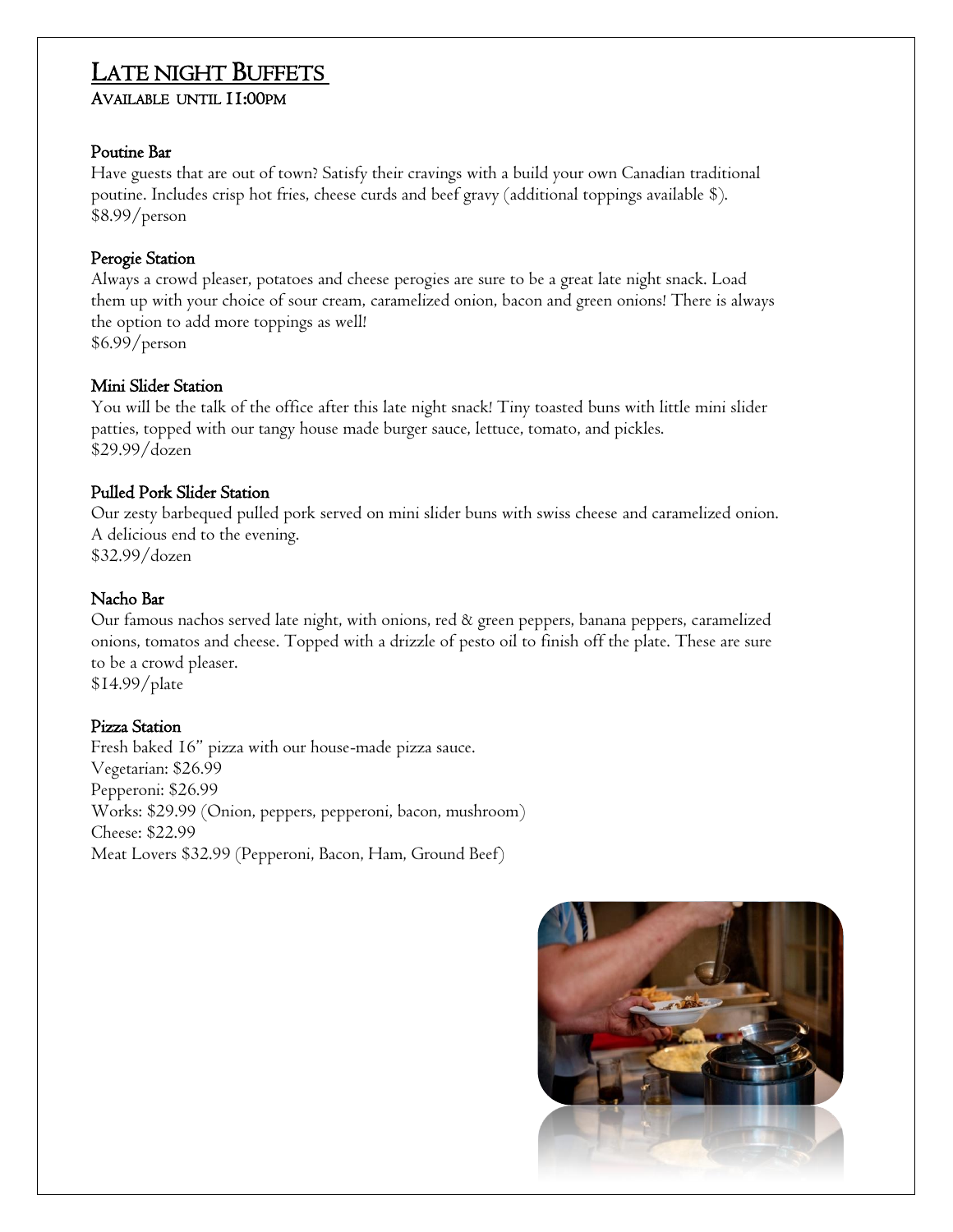# DELI STYLE SANDWICH TRAYS

Choice of 3 per tray \$8.99/person (1 sandwich per person) Add soup for \$5.99/person Add seafood chowder for \$7.99/person

#### Chicken Salad

Diced chicken with celery, green onion, lettuce, and a zesty garlic aioli.

#### Roasted Vegetable Wrap

An assortment of fresh grilled vegetables accented with pesto mayo and wrapped in a whole wheat flour tortilla.

#### Egg Salad

A creamy blend of boiled eggs and mayo, with a hint of minced onion and dill.

#### Black Forest Ham and Swiss

Thin shaved black forest ham, Swiss cheese, lettuce, tomato, and mustard.

#### Shaved Roast Beef and Cheddar

Thin sliced roast beef and sliced cheddar with a grainy mustard mayo blend, topped with tomato.

#### Turkey

Thin sliced turkey, monetary jack cheese, lettuce, tomato, and mayo

#### Make your own Sandwich Tray

Ham, roast beef, turkey, Swiss and cheddar cheeses. Garnished with pickle, red onion, sliced tomato, green leaf lettuce, mayonnaise and mustard. Served with fresh assorted breads. \$6.99/person (1 sandwich per person)

### FLAVORFUL FINISHES

#### Assorted Mini Cheesecakes

Enjoy a selection of cheesecakes served bite size. \$24.99/dozen

#### Assorted Sweets

A delightful combination of lemon squares, date squares, raspberry squares, cheesecake squares and double chocolate brownies. \$3.49/person

#### Chocolate Dipped Strawberries

Fresh strawberries dipped in rich dark chocolate.

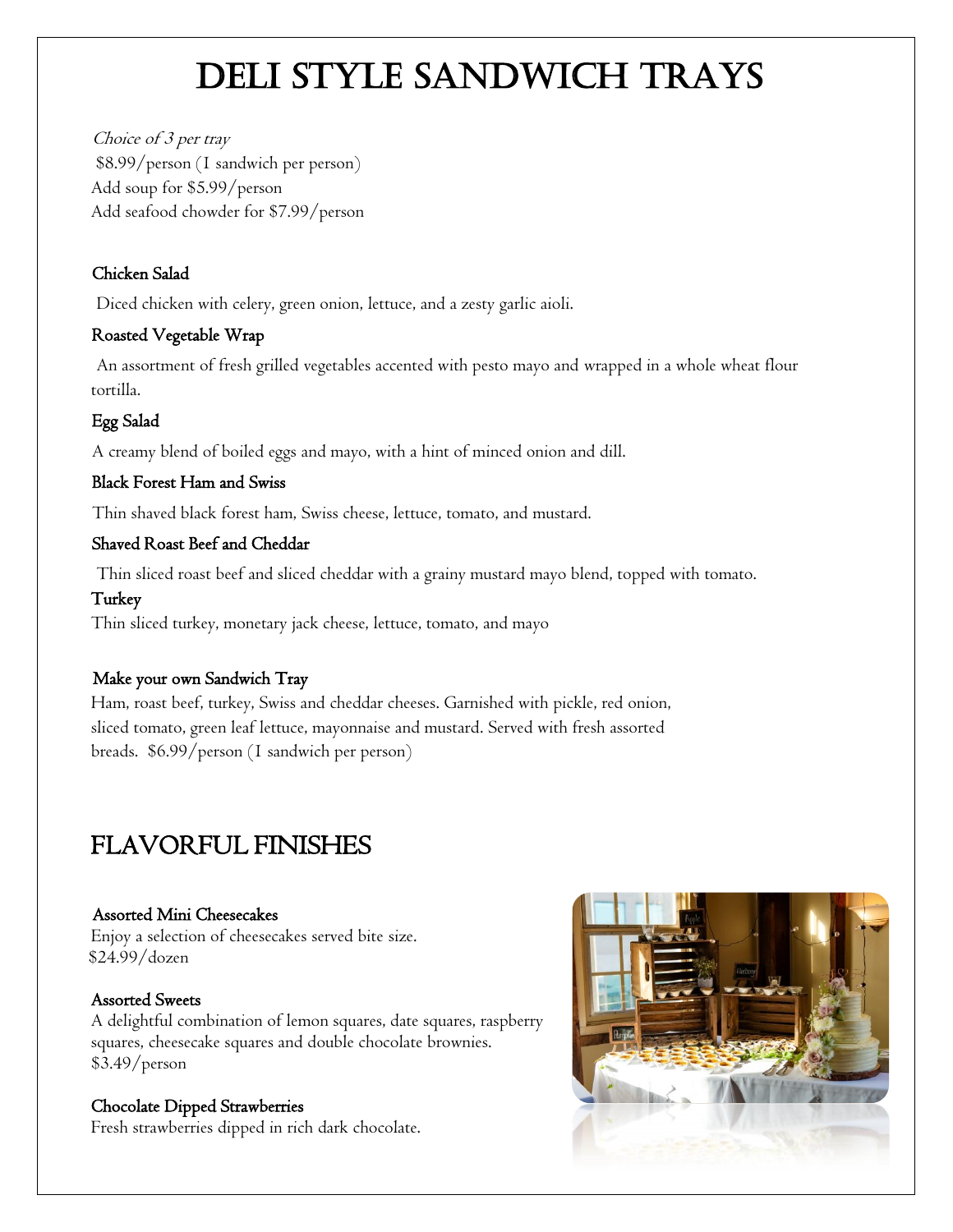#### \$24.99/dozen

 Potato Chips A selection of potato chips for your late night snacking \$3.99/person

 Pretzels \$4.99/person

 Popcorn Kettle corn, or movie theater popcorn, it's up to you! \$4.99/person

 Assorted Ice Cream Treats \$7.99/person

 Nacho Chips & Salsa \$3.99/person

 Hummus with Grilled Pita Bread (15 people) \$29.99

### **BEVERAGES**

(TAXES NOT INCLUDED)

Domestic Beer \$5.22

Premium Beer \$6.52

Local Draught \$5.22/\$6.52/\$20.88

Specialty Draught \$5.65/\$7.17/\$22.60

Import Draught \$6.52/7.83/26.08

Cider \$6.74

Coolers \$6.96

Liquor (1oz) \$5.00

Liqueurs (1oz) \$5.43

Soft Drinks \$2.61

Bottled Water \$3.04

Bottled Juices \$3.48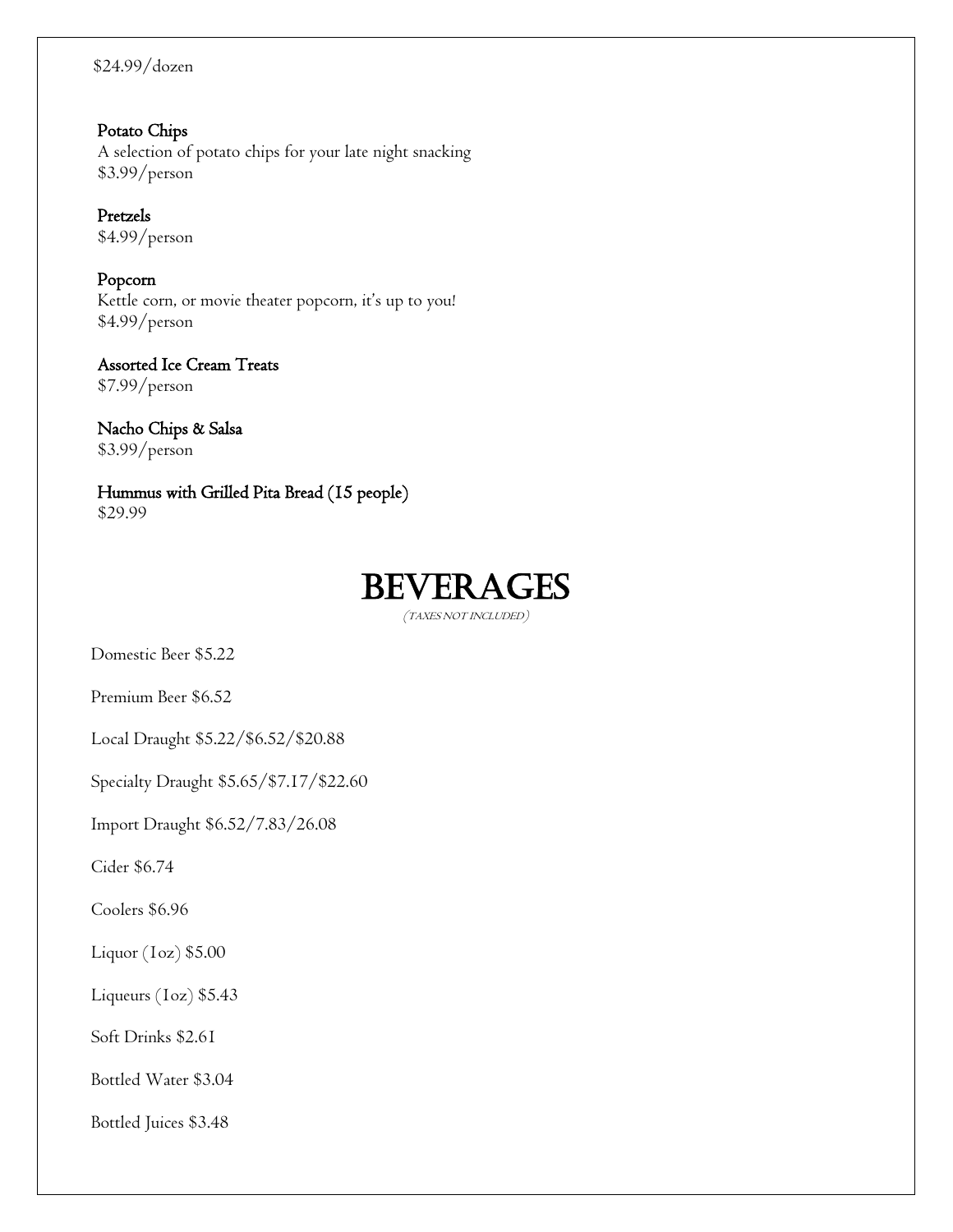### WINE SELECTION

#### White Wine

Hardy's Riesling Gewürztraminer \$7.83 glass \$31.32 bottle BV Coastal Chardonnay \$7.83 glass \$31.32 bottle Footprint Sauvignon Blanc \$7.83 glass \$31.32 bottle Il Padrino Pinot Grigio \$7.83 glass \$31.32 bottle

#### Red Wine

Dona Paula Malbec \$7.83 glass \$31.32 bottle<br>BV Coastal Merlot \$7.83 glass \$31.32 bottle Deakin Estate Pinot Noir \$7.83 glass \$31.32 bottle Raymi Cabernet \$7.83 glass \$31.32 bottle

Champagne available – please inquire

Jackson Triggs Pinot Grigio \$6.74 (1 glass)/ \$18.70 (3)/ \$50.30(8)

Jackson Triggs Shiraz \$6.74 (1 glass)/ \$18.70 (3) / \$50.30 liter \$7.83 glass \$31.32 bottle

### **RENTALS**

#### **NAPKINS**





PINK NAVY BLUE

17 X 17 DINNER NAPKINS \$0.75/PIECE <sup>+</sup>TAX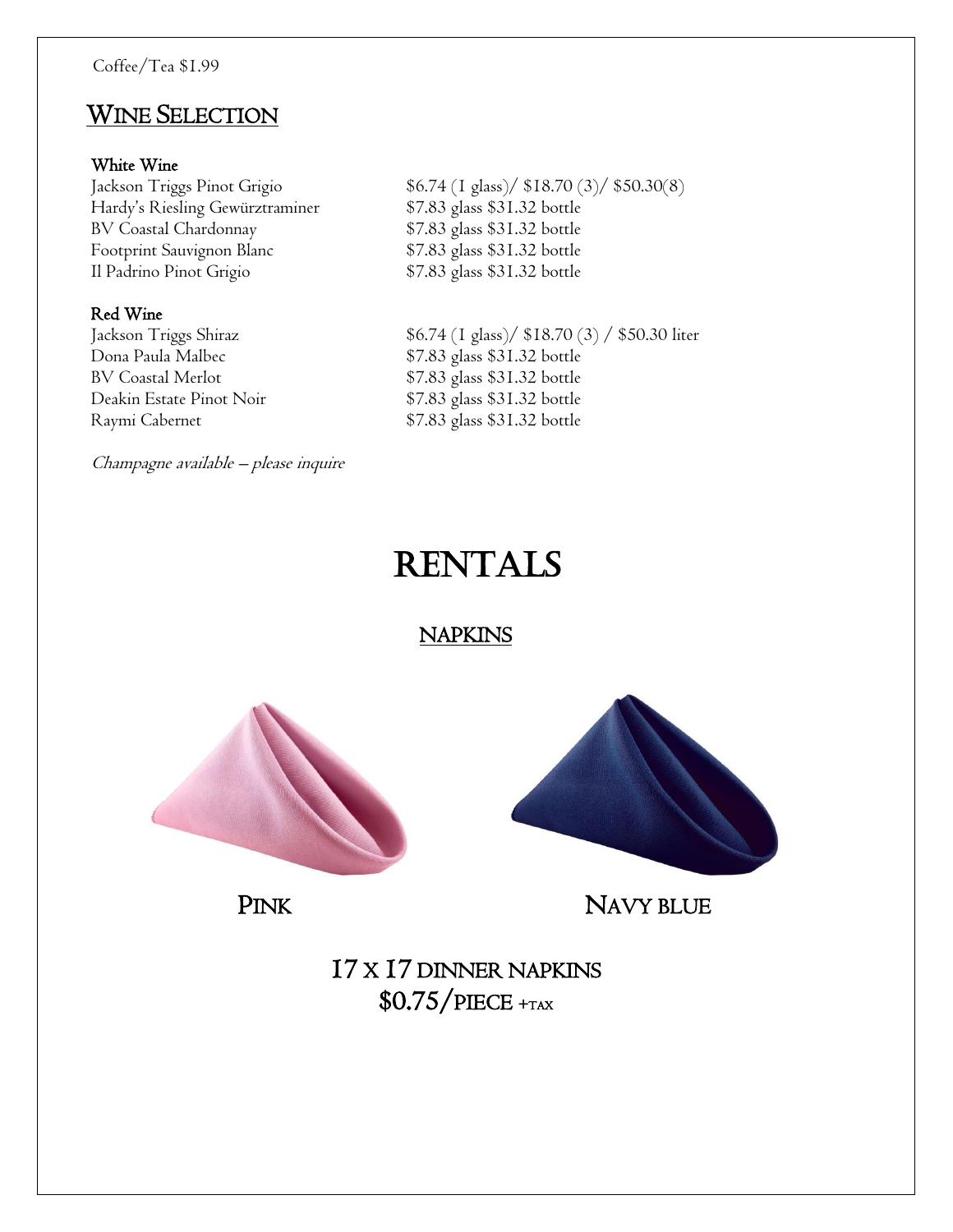### ADDITIONAL BAR DETAILS

- \* Please note that all wines requested outside of those noted above are sold by the bottle only and must be pre-ordered. Client agrees to pay for all bottles ordered
- \* All in house events are under The Tap Room liquor license. Last call is at 11:45PM for in house bar
- \* Bartenders are charged at \$20/hour for a minimum of 3 hours Off Site Catering Only
- \* Minimum bar sales of \$300.00 required for all bar set ups Off Site Catering Only
- \* Cash and host bars may operate under The Tap Room Catering liquor license if we are providing the liquor service - Off Site Catering Only
- \* All prices are subject to applicable taxes and 18% gratuity

### ADDITIONAL FUNCTION DETAILS

- $\clubsuit$  Minimum guarantee of sales and/or room rental fee apply for all in house events. Please call for current rates as they will vary throughout the year
- In order to provide you with the best service, we advise you to submit your menu selections and final event details seven (7) days prior to the event date
- Final guaranteed number of guests must be confirmed one week before the event date. The guaranteed number of people will be the amount charged unless the numbers are increased, in which case the increased number will be charged
- ◆ Off Site Catering delivery fee applies to all off site orders
- Required rentals charged at current rental company prices
- Staff services at \$20/hour for a minimum of 3 hours Off Site Catering Only
- Gluten free and Vegetarian selections must be received 48 hours in advance to be accommodated
- All prices are subject to applicable taxes and 18% gratuity (no gratuity will be charged on rentals).

#### \* Please note: Prices and Items subject to change without notice.

- Due to health regulations, the removal of any food and beverage products after a function is prohibited.
- Due to fire regulations, function attendance shall not exceed licensed maximum capacities.
- The Lower Deck is a smoke-free environment. Designated smoking areas are provided outside of the property.
- The customer is responsible for the conduct of their guests and for the costs of any damages caused by attendees as assessed by the Lower Deck.
- The Lower Deck is not responsible for any damaged, lost or stolen articles.